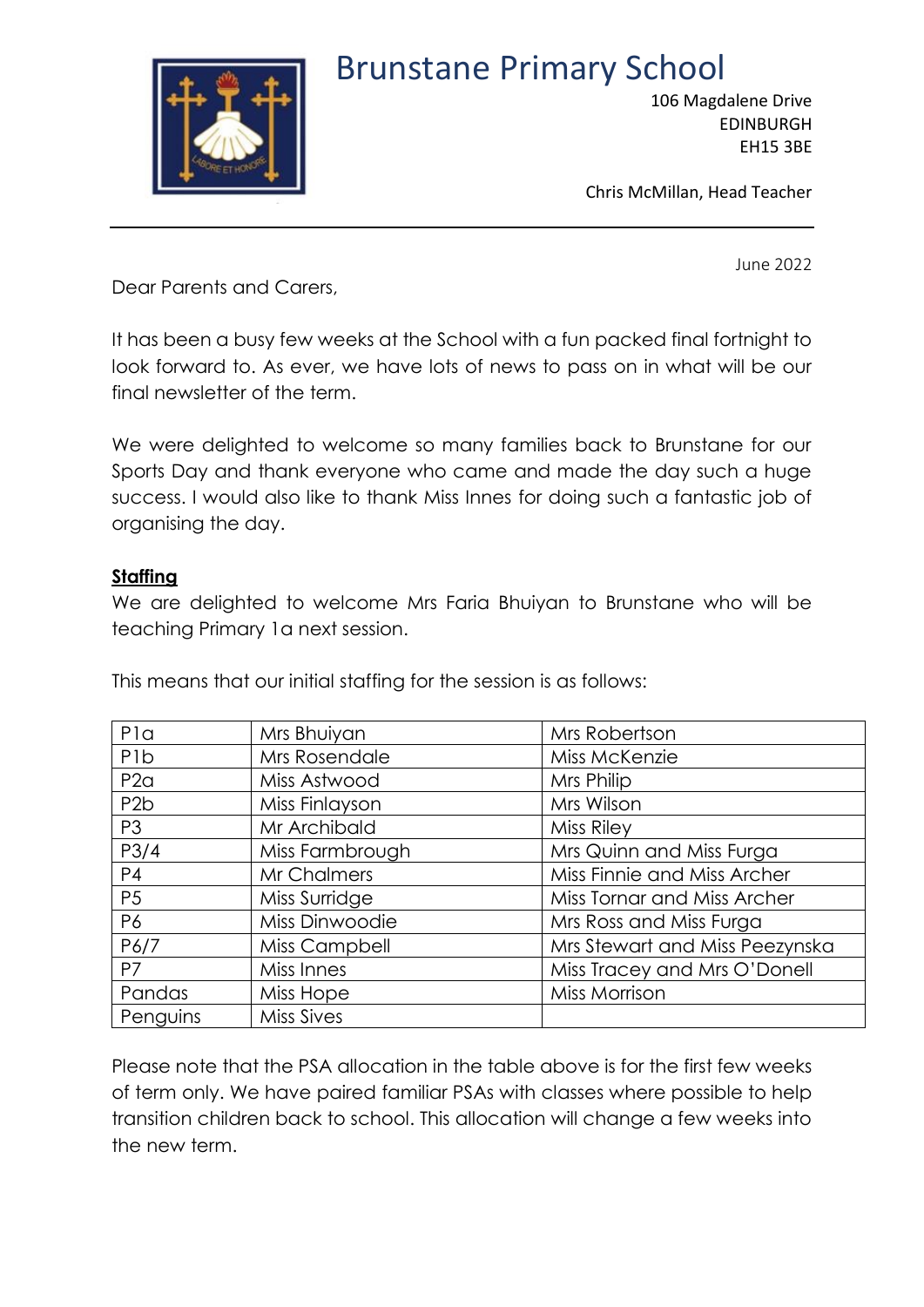## **Social Stories**

We will be sending out social stories towards the end of next week. We understand that change brings both excitement and anxiety. Our young people told us that meeting their new teacher, seeing their classroom and knowing what they are coming back to helps them with the change. This is why we do 3 step up days and send out the social story so that it can be read with your child before they return in August.

## **School Uniform Ordering**

All school uniform should be ordered online at: [www.imagescotland.com/schoolwear](http://www.imagescotland.com/schoolwear)

We have been advised by Image Scotland that deliveries can take up to 28 days. You can request to have your items delivered to your home address but there is a delivery charge. Please be aware that school is not open for parental access in the summer holiday and our admin team are not in to answer phones. **If you wish school uniform to be delivered to school, we are offering a 'pick up session' from our school foyer on Monday 15th August 10.30-11.30.**

## **School Meals**

**Primary 2 to 7** – Please use parentpay to order your child's school lunch for the new session.

**Primary 1 Pupils only** – At the start of term you will be issued with information on Parentpay our school meal booking system, in the meantime please note

- Week beginning 17th August Your child will be offered a packed lunch to take home on their first day and on Friday 19th August.
- Week 22<sup>nd</sup> August We will ensure that there is a selection of all meals listed on our catering menu for your child to select in school during this week. You do not have to pre-order choice for this week.

## **Breakfast club**

During session 21/22 we secured funding to run a free daily breakfast club 8.00am-8.50am in our school gym hall. We hope to secure funding in order to continue during session 22/23. If you would like to be kept up to date on this, please email [admin@brunstane.edin.sch.uk](mailto:admin@brunstane.edin.sch.uk) to note your interest in a place for your child.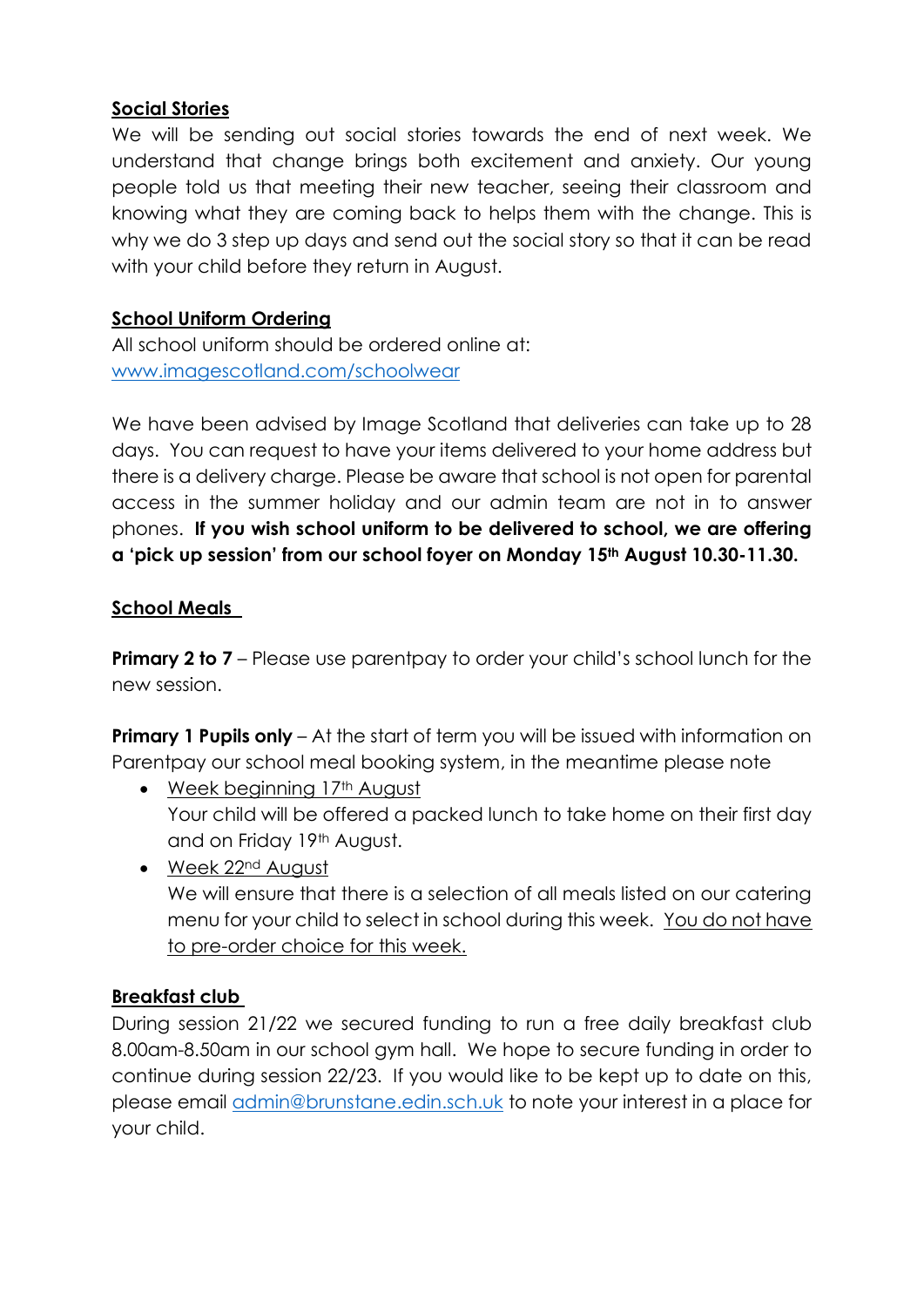## **Oscars After School Care**

Oscars childcare currently collect children for daily after school care from Brunstane Primary and escort them to their centre at St John's RC Primary school. Information regarding this and costs can be found at : [https://springchildcare.co.uk/our](https://springchildcare.co.uk/our-locations/spring-oscars-st-johns/)[locations/spring-oscars-st-johns/](https://springchildcare.co.uk/our-locations/spring-oscars-st-johns/) or Steven Clabby : 07971 09517. Oscars head office number: 0131 557 7500 Oscars email: SpringOscars@actionforchildren.org.uk

### **Parking**

The school continues to receive numerous complaints about dangerous and illegal parking at morning drop-off. Most recently, this has involved being sent pictures of cars illegally parked on double yellow lines. We are aware that the resident has sent these on to the police and that the licence plates of the cars are clearly visible in the photos. We would urge families not to park in a dangerous and illegal manner. The police have confirmed families who do so will face enforcement action.

### **Term Dates**

Please note that all pupils **finish at 12pm** for the summer holidays on Friday 1st July. Pupils return at 8:50am on Wednesday 17<sup>th</sup> August.

### **Goodbyes**

As well as Mr Lamont and Mr Donnachie who are moving to new schools next session, we will also be saying goodbye to Miss Louise, Mrs Lumsden, Miss Singh-Landa and Miss McClorey. Miss Louise and Mrs Lumsden will be starting teacher training in August, whilst Miss Singh-Landa and Miss McClorey will be taking up leadership posts at other provisions in the new session. We wish them all the best of luck.

#### **Thank Yous**

We would like to extend a huge thanks to the following people and organisations who have supported the school this session. These include:

- Brunstane Parent Council who have supported the school wonderfully through fundraising to allow our Active Schools programme to remain free to all.
- Kings Manor Hotel and The Portobello Bookshop for their generous gifts towards our beautiful new library.
- Cash for Kids, John Watson Trust and The Binks Foundation who provided significant funding to reduce the cost of our P7 residential to Benmore for all families.
- Wooden Spoon Foundation for providing us with the funding required to build our fantastic new sensory playground.
- Greggs Foundation for providing the catering cost of running our breakfast club.
- Morrisons, Cyrenians, Asda and Sainsbury's who have supported our Grab and Go events with weekly donations.
- Our wonderful P7 Parents who supported the organisation of our P7 Prom, including providing the decorations, cake and photographer.
- Pizza Geeks for their ongoing support for school events including catering our P7 prom.
- Miss Innes for organising our fantastic Sports Day.